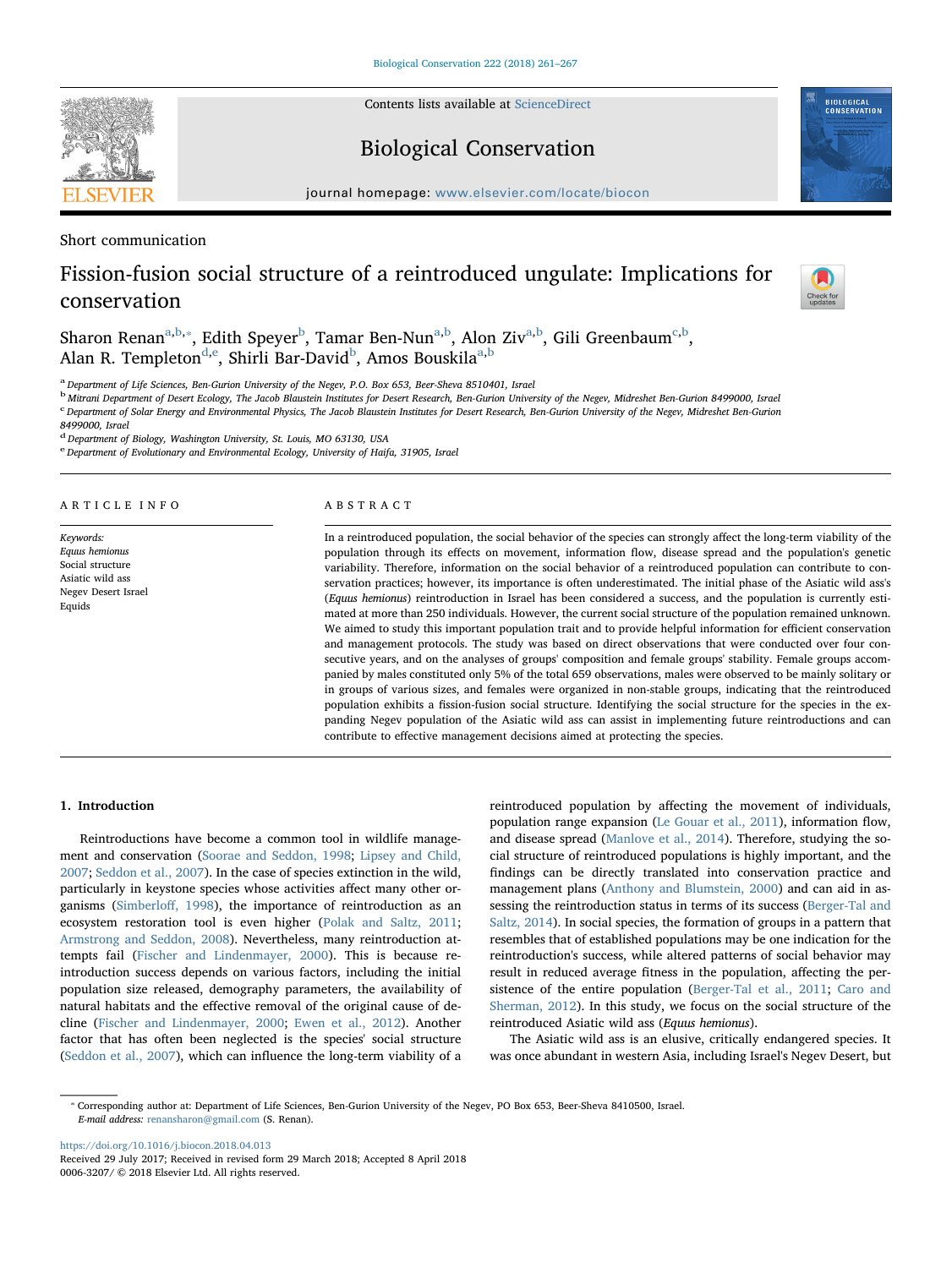<span id="page-1-0"></span>

Fig. 1. Reintroduction sites and main water sources in the wild ass distribution range in the Negev Desert.

declined throughout its range due to hunting and habitat loss. The local subspecies, E. h. hemippus, endemic to the Middle East, became extinct in the early twentieth century. In 1968, a breeding core was established at the Hai-Bar Yotvata Reserve from 11 individuals belonging to the Iranian (E. h. onager, 3 M, 3 F) and the Turkmanian (E. h. kulan, 2 M, 3 F) subspecies [\(Saltz and Rubenstein, 1995\)](#page-6-3). Between 1982 and 1993, E. hemionus ssp. (resulting from the mixture of the two subspecies) was reintroduced into the Negev Desert by the Israel Nature and Parks Authority (INPA); between 1982 and 1987, 28 individuals (14 M, 14 F) were reintroduced into Ein Saharonim, in Makhtesh Ramon, and between 1992 and 1993, 10 additional individuals (3 M, 7 F) were reintroduced into Wadi Paran, about 35 km south of Ein Saharonim ([Fig. 1](#page-1-0)). The reintroduction procedure was well documented, and the reintroduced population was intensively monitored in the years following the reintroduction [\(Sinai, 1994;](#page-6-4) [Saltz et al., 2006](#page-6-5)). During the late 1990s, the population naturally expanded its geographical range to the Northern Negev Highlands and the Arava Valley [\(Fig. 1](#page-1-0)). The initial phases of the wild ass reintroduction into the Negev have been considered a success: the population size increased from 38 to an estimated size of 250–400 individuals [\(Renan et al., 2015](#page-5-11)), the population's geographical range has expanded and the females' annual reproductive success was found to be high (at around 0.5, [Speyer, 2012\)](#page-6-6). However, the current social structure of the population, an important factor in the population's long-term persistence, was not known.

Equids are typically organized into one of two social organizations ([Klingel, 1975](#page-5-12)). In "female defense polygyny" (here referred to as a "harem" structure), stable groups of females and their young live in strong association with usually one (occasionally two) dominant stallion, and non-dominant males live in separate all-male bachelor groups ([Klingel, 1975](#page-5-12); [Boyd et al., 2016\)](#page-5-13). This social organization characterizes three wild species (takhi, Equus przewalskii, plains zebra, E. quagga, and mountain zebra, E. zebra) and the feral horse (E. caballus). In "resource defense polygyny" (here referred to as a "fission-fusion" structure), females and their young tend to live in non-stable groups, and dominant males protect good quality territory rather than female groups. The dominant, territorial males are solitary, while the subordinate, nonterritorial males live in unstable all-male bachelor groups ([Klingel,](#page-5-12) [1975;](#page-5-12) [Rubenstein, 1986;](#page-5-14) [Moehlman, 1998a](#page-5-15)). This social organization characterizes three wild species (kiang, E. kiang, Grevy's zebra, E. grevyi, and the African wild ass, E. africanus) and the feral ass (E. asinus). The situation in the remaining species, the Asiatic wild ass, E. hemionus, will be discussed below.

The harem species inhabit more mesic habitats, while the fissionfusion species tend to live in semi-arid and arid habitats. This has led to the hypothesis that environmental factors determine which of the two basic social organizations will appear in equids [\(Klingel, 1975](#page-5-12); [Rubenstein, 1986](#page-5-14)): In relatively rich and homogeneous mesic landscapes, the lack of competition for resources among females enables the formation of stable and cohesive groups, allowing males to dominate mating opportunities when defending a specific female group. In poor and heterogeneous arid landscapes, competition over resources and the different physiological needs of females (e.g., lactating females need to drink more frequently than non-lactating females) break the groups' cohesiveness, leading females to live in fission-fusion groups ([Rubenstein, 1986\)](#page-5-14). This social structure also provides the opportunity to adjust the group size to the amount of resources in a specific area or in a particular season. Under this non-stable group condition, dominant males invest their energy in defending valuable territories that will attract females and increase their mating opportunities. Several studies on feral donkeys and horses have shown that differences in environmental conditions can change the social organization, even within the same species, causing a shift from the common social organization of that species [\(Rubenstein, 1981](#page-5-16); [Moehlman, 1998b](#page-5-17)). Potentially, this may also occur in wild equids who share with the feral equids the same social structures.

According to this environmental-effect-on-the-social-organization hypothesis, the Asiatic wild ass, which inhabits arid and semi-arid habitats, is expected to form a fission-fusion social system. However, this may not always occur, and there is an ongoing debate in the literature regarding the Asiatic wild ass's social structures ([Boyd et al., 2016](#page-5-13)). Studies of Mongolian and Turkmenian wild asses ([Bannikov, 1958](#page-5-18); [Rashek, 1973](#page-5-19); [Feh et al., 2001\)](#page-5-20) described their social structure as harem. Conversely, studies of Iranian ([Nowzari et al., 2013](#page-5-21)), Tibetan ([Neumann-Denzau and Denzau, 2007](#page-5-22); [St-Louis and Côté, 2009\)](#page-6-7) and Indian [\(Rubenstein et al., 2007](#page-5-23); [Sundaresan et al., 2007\)](#page-6-8) wild asses, but also studies of Mongolian ([Neumann-Denzau and Denzau, 2007](#page-5-22); [Kaczensky et al., 2008\)](#page-5-24) and Turkmenian wild asses [\(Klingel, 1998](#page-5-25); [Neumann-Denzau and Denzau, 2007](#page-5-22)), described a fission-fusion structure and questioned the interpretation of previous observations. One way to explain these conflicting descriptions is to suggest that the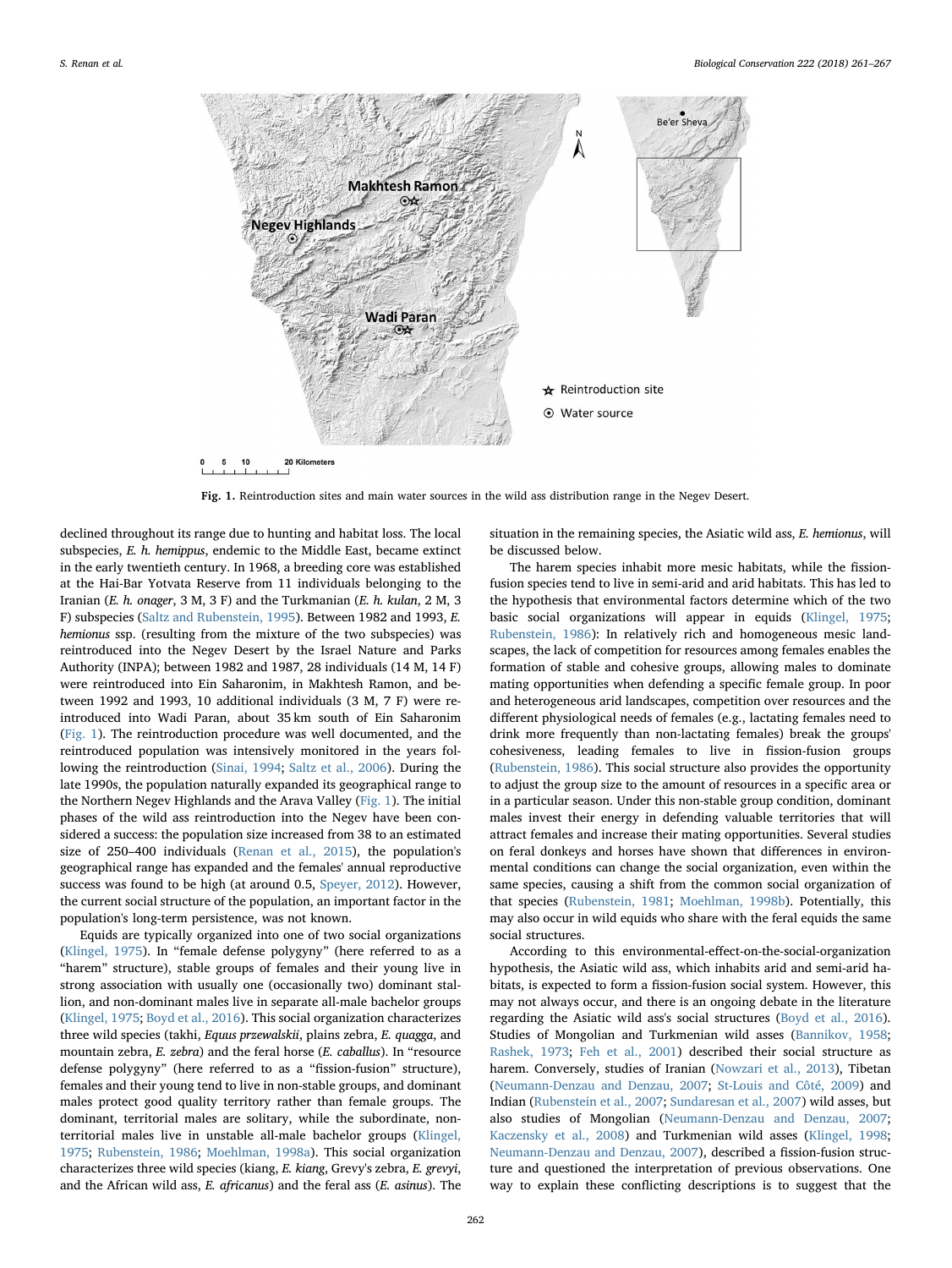Asiatic wild ass has a high social plasticity that enables it to adapt its social system to environmental conditions ([Moehlman, 2002;](#page-5-26) [Feh,](#page-5-27) [2005\)](#page-5-27).

A previous study by [Saltz et al. \(2000\)](#page-6-9) on the reintroduced Asiatic wild ass population in Makhtesh Ramon, in the first years following the reintroduction, identified a few territorial males, female groups of varying compositions and separate bachelor groups, indicating a fission-fusion social structure. However, since that study, the population has expanded its geographical range significantly, and today most of the population inhabits the Northern Negev Highlands. This area is higher in elevation than the Makhtesh Ramon area (on average 930 m vs. 440 m, respectively), the average precipitation is higher (95 mm per year vs. 54 mm, respectively), and hence, the vegetation cover is larger ([Danin et al., 1975](#page-5-28)). In addition, the Northern Negev Highlands area is considered to be part of the Irano-Turanian phytogeographical zone, which is characterized by cold winters, hot dry summers and dwarfshrub steppe vegetation ([Stern et al., 1986](#page-6-10)), while Makhtesh Ramon lies within the Saharo-Arabian and Sudano-Zambesian zones, which are characterized by warmer winters and hot summers with low annual rainfall rates, and the vegetation in this region is mainly restricted to wadis [\(Danin et al., 1975\)](#page-5-28). According to the environmental-effect-onthe-social-organization hypothesis, this shift in the population distribution range to a richer, more predictable and more homogeneous landscape could reduce conflicts between individuals and the need for group flexibility; hence, it could promote group stability and a haremtype social structure.

In this study, we aimed to examine whether the shift in the population distribution range involved a change in the wild ass social structure from fission-fusion to harem. Such knowledge can aid in constructing efficient conservation and management protocols for the persistence of the wild ass in the Negev Desert.

# 2. Methods

# 2.1. Study population and data collection

The behavioral observations were made during the breeding seasons (between June and October) of four consecutive years (2010−2013) in the Northern Negev Highlands, the most populated activity center of the wild ass population in the Negev ([Fig. 1\)](#page-1-0). We conducted direct observations once or twice a week, during the afternoon till dusk, the peak activity hours (observations were  $\sim$  5 h long). The animals were observed from a hiding place situated approximately 50 m from the water source. Two observers documented each encounter with the wild asses: one counted the number of individuals and identified their age (adult, sub-adult or juvenile) and sex using binoculars, and the other took close-up videos of the individuals using a video camera (Sanyo Xacti VPC-FH1 HD, x30).

# 2.2. Female individual identification

From the videos, a unique individual identification profile was built for every female with distinguishable natural markings, such as: coloration, tail length, moles, scars, missing hair in the mane, missing parts of the tail or the ears, etc. (following [Van Dierendonck et al., 1996\)](#page-6-11). For each of the profiles, an identification card was created showing left and right side and hind and front views. Then, using these identification cards, the profiles were searched for in all other videos for multiple observations. The assignment of an individual to an existing profile was done conservatively, only when three distinctive marks were recognized (similar to [Feh et al., 2001](#page-5-20)).

#### 2.3. Social structure analyses

Under the fission-fusion social structure, we expected to find nonstable groups composed of females and their young (only infrequently

accompanied by one or two males), solitary males and all-male bachelor groups. Alternatively, under the harem-type social structure, we expected to find stable female groups with their young accompanied by one or two males and separate all-male bachelor groups. Solitary males or female groups with their young without a male were expected to be infrequently encountered.

To examine whether the wild ass population's social structure fits the fission-fusion or harem structure, analyses of group composition and female group stability were conducted. For the group composition analysis, only group observations in which all individuals were identified to the level of female, male, sub-adult or juvenile were included. Groups were divided by their type (following [Saltz et al., 2000](#page-6-9)): solitary males, male bachelor groups, female groups with their young without males, and mixed groups (i.e., groups of females and young accompanied by one or more males); then the proportion of each group type was calculated.

In order to examine female group stability, we tested whether females stayed with the same group of females. Because we did not have identifications of all the females in the groups, we compared the size of the groups in which an identified female was observed and tested whether the female was seen in groups of a similar size throughout the year. For this aim, the average group size and standard deviation of group size were calculated for each identified female with multiple observations within the same year. Then, the mean of these standard deviations was compared to the mean standard deviation of a random arrangement of female group sizes. This random arrangement was made using 100,000 permutations of the observed group sizes of the identified females, partitioned according to the observation scheme (i.e., the number of observations per female was retained). For the permutation process, we used MATHEMATICA software ([Wolfram,](#page-6-12) [1999\)](#page-6-12). If females stayed with the same female group throughout the year, we would expect the mean of the standard deviations to be significantly different from the mean standard deviation of the random arrangement of female group sizes.

## 3. Results

# 3.1. Group composition

A total of 659 observations of wild ass groups and solitary wild asses, in which most of the individuals were identified to the age and the sex level, were recorded during 2010–2013 (97, 280, 116 and 288 observations in the years 2010, 2011, 2012 and 2013, respectively). In most observations ( $n = 544$ ), all observed individuals were identified to the age and the sex level. Out of these, 268 observations were of solitary males, 100 of male groups, 148 of females with juveniles and only 28 observations (5.1%) were of mixed groups that included female majorities and one or two males (additional descriptive statistics of the group sizes are presented in [Table 1\)](#page-2-0). Besides solitary individuals, group size varied between 2 and 26 individuals. Males were observed to be mainly solitary or in groups of various sizes, while females were observed mainly in small to medium groups [\(Fig. 2a](#page-3-0); for this classification, we split the mixed groups into female groups and male groups). When adult females were observed in a group of one, they were always

# <span id="page-2-0"></span>Table 1

Detailed descriptive statistics of group sizes of the 544 observations in which all individuals were identified to the age and the sex level. Juveniles were not included in the group sizes.

| Group type                                                                          | Number of groups (%)                                           | Range                            | Median      | Mean (SD)                                     |
|-------------------------------------------------------------------------------------|----------------------------------------------------------------|----------------------------------|-------------|-----------------------------------------------|
| $\circlearrowleft$ solitary<br>$\circ$ group<br>$Q$ group<br>$9 + 6$ group<br>Total | 268 (49.3)<br>100 (18.4)<br>148 (27.2)<br>28(5.1)<br>544 (100) | $2 - 25$<br>$1 - 26$<br>$2 - 16$ | 3<br>2<br>5 | 1(0)<br>4.85(4.34)<br>2.98(3.15)<br>6.1(4.05) |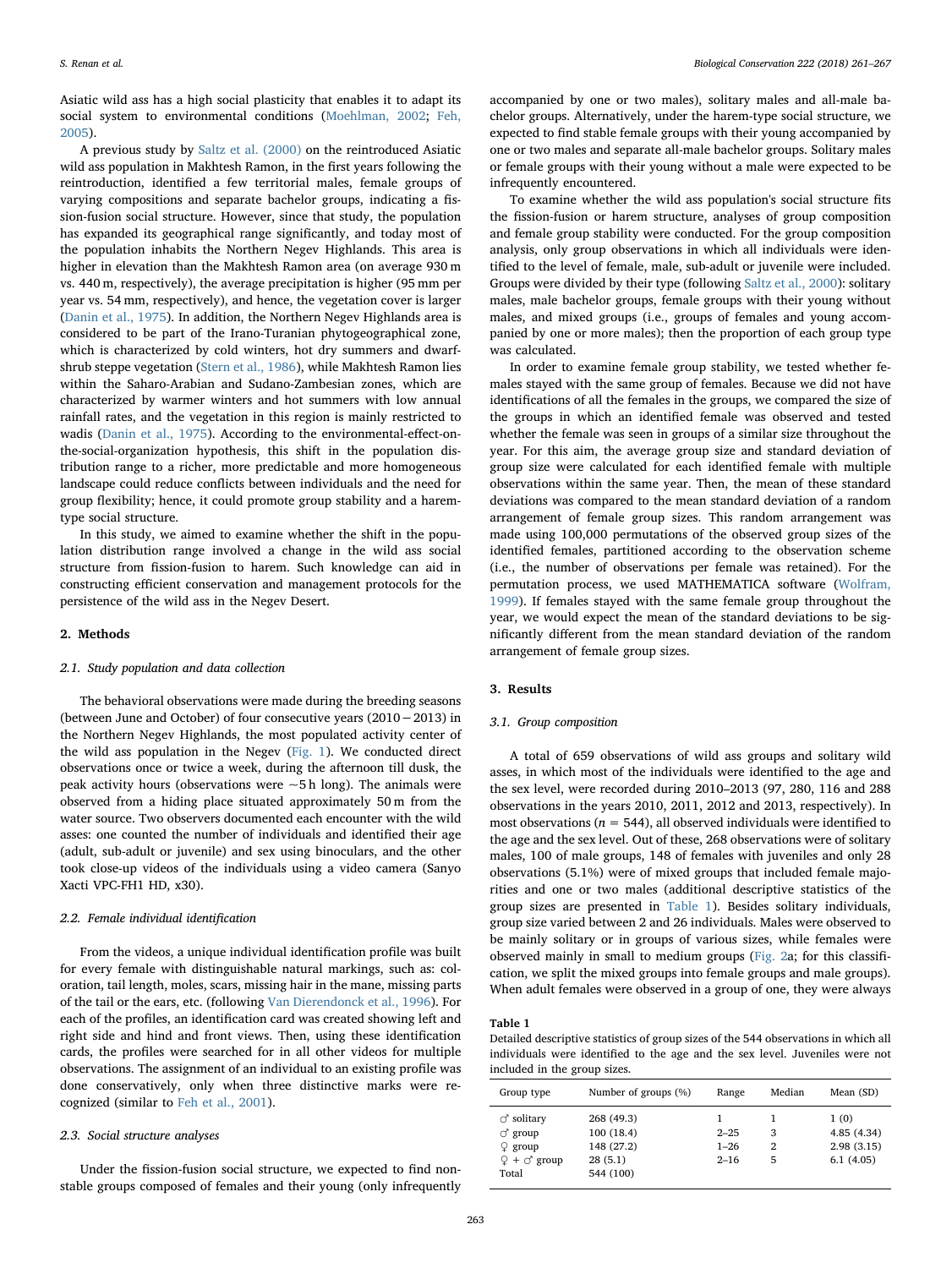<span id="page-3-0"></span>

Fig. 2. Distributions and average size of the wild ass groups.

a) Distributions of male groups and female groups. Males were observed to be mainly solitary or in groups of various sizes, and females were observed mainly in small to medium groups. Juveniles were not included in the group sizes.

b) Average group size observed for each of the 16 females with multiple observations within the same breeding season (individual #74 had multiple observations during two consecutive years). Error bars represent SD, and the number of observations for each female is noted above each bar.

accompanied by their young.

#### 3.2. Female groups' stability

A total of 103 individual female identification profiles were created during the four years of the study: 15 profiles in 2010 and 35, 33 and 20 profiles in the years 2011, 2012, 2013, respectively, with the aforementioned proviso that some of the females' profiles may have been assigned to "new" females in later years rather than connected to an already identified female. Out of the identified females, 16 females were observed more than once within the same year, and the highest number of multiple observations per female per year was five (females #310 and #315; [Fig. 2](#page-3-0)b). Identified females were observed in groups of various sizes on different observation days ([Fig. 2](#page-3-0)b), and the observed mean SD for group size in all identified females was 5.18. This mean SD falls within the random assignment of female group sizes (mean = 5.99, 95% CI = 4.26, 7.46, [Appendix 1\)](#page-5-29), indicating a non-stable female group composition.

#### 4. Discussion

#### 4.1. The social structure

The social structure of the reintroduced Asiatic wild ass in the Negev Highlands was an open question until this study began. Both the group composition and the non-stable group size of females indicate that the social structure of this population is fission-fusion. The high number of solitary male observations and the low number of female groups accompanied by males do not fit the harem social structure; instead they support the existence of a fission-fusion social structure. The high variance in female group sizes also supports the fission-fusion dynamic. These findings indicate that despite the spatial expansion of the wild ass into the Northern Negev Highlands, the social organization of the population has not changed from that of the small population during the years after the reintroduction onset [\(Saltz et al., 2000\)](#page-6-9).

The existence of a fission-fusion society in the Northern Negev Highlands may indicate that although the Northern Negev habitat is a richer, more predictable and more homogeneous landscape than the Ramon habitat, the differences between the two habitat characteristics are not large enough to cause a significant change in the social structure. This interpretation does not reject the environmental-effect-onthe-social-organization hypothesis; rather, it suggests that our system is not suitable for testing this hypothesis. Nevertheless, the fission-fusion social structure in both Negev populations may indicate that, similarly to all other equid species that are characterized by one of the two social organization types, the Asiatic wild ass also lacks a high social plasticity, and that the species social structure is fission-fusion. This claim was made in a few recent studies of the wild ass population in Mongolia ([Kaczensky and Walzer, 2002](#page-5-30); Neumann-Denzau [and Denzau, 2007](#page-5-22)), in which the authors observed a fission-fusion structure in the same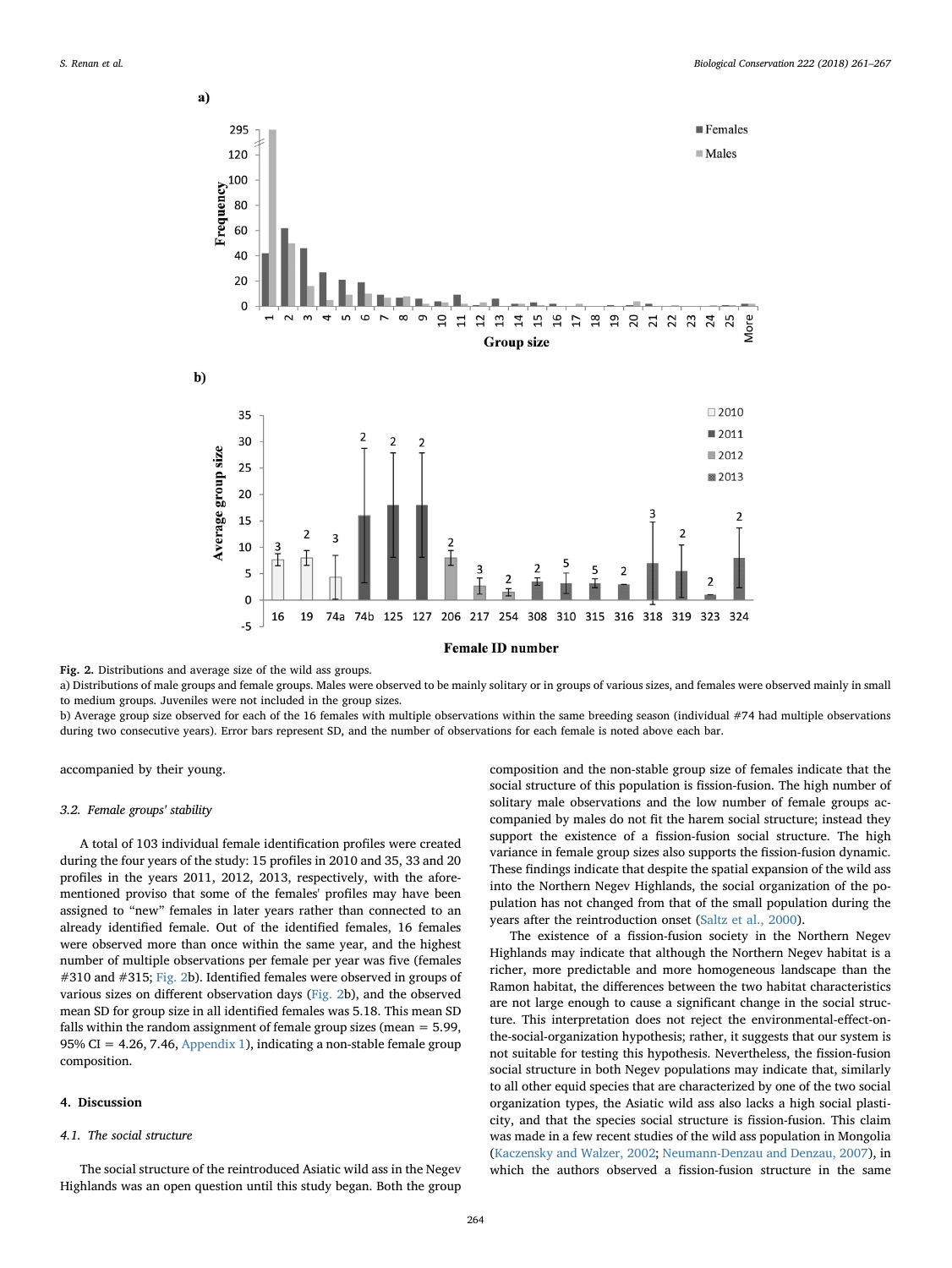populations that had previously been documented as having a harem social structure [\(Feh et al., 2001](#page-5-20)). It is possible that since Mongolian herds are extremely large (between 100 and 500 individuals) and flight distance is long, the early studies failed to identify the real group composition and to assess the group stability in the population. The "family" groups of stallions, mares and young that characterize only the harem structure, and which were described in the Asiatic wild ass by [Feh et al. \(2001\),](#page-5-20) may be the result of associations between female groups and territorial males, which are relatively common in this species during the breeding season ([Neumann-Denzau and Denzau, 2007](#page-5-22), personal observations), rather than stable harem groups.

# 4.2. Conservation implications

A fission-fusion social structure can have both positive and negative effects on the sustainability of a reintroduced population. This social structure can be beneficial for the flexible exploitation of the heterogeneous landscape ([Klingel, 1975;](#page-5-12) [Lehmann et al., 2007](#page-5-31)), for the efficient exchange of social information ([Aureli et al., 2008;](#page-5-32) [Ramos-](#page-5-33)[Fernández and Morales, 2014\)](#page-5-33) and for the acceleration of gene flow among individuals ([Altmann et al., 1996\)](#page-5-34). However, this social structure could also speed disease transmission [\(Cross et al., 2004](#page-5-35)) and could increase juveniles' predation, as no dominant male continuously protects the females and their foals.

Identifying the population's social structure is important for the wild ass reintroduction project for three main reasons. First, the formation of a reintroduced population's social structure can serve as an indicator of reintroduction success [\(Berger-Tal and Saltz, 2014\)](#page-5-8). The fission-fusion structure is more common than the harem social structure for this species ([Kaczensky and Walzer, 2002;](#page-5-30) [Neumann-Denzau and Denzau,](#page-5-22) [2007\)](#page-5-22), and the fact that it was found in this expanding population is an indication of the project's success. Second, information on the wild ass's social behavior can assist in implementing future reintroductions, in terms of the composition of the groups to be released (size, age, sex) as the group composition can have a major impact on the viability, demography and the effective population size of the reintroduced population ([Saltz, 1996;](#page-5-36) [Seddon et al., 2007](#page-6-1); [Bell, 2016;](#page-5-37) [Greenbaum et al.,](#page-5-38) [2017\)](#page-5-38).

The third reason for the importance of clarifying the social structure of the Negev population is its contribution to effective management decisions, e.g., the design of nature reserves and determination of artificial water points' distribution. Our previous genetic studies on the Negev wild ass population revealed a strongly polygynous mating system ([Renan et al., 2015](#page-5-11)) in which the number of dominant breeding males is the limiting factor of the population variance effective size and not the demographic history of the population [\(Greenbaum et al.,](#page-5-38) [2017\)](#page-5-38). Since the fission-fusion structure is characterized by territorial polygyny [\(Klingel, 1975](#page-5-12); [Rubenstein, 1986](#page-5-14); [Moehlman, 1998a](#page-5-15)), the level of polygyny in the wild ass population may be influenced by the possible number of territories that can be formed within the species distribution range. In the Northern Negev Highlands, there is currently

only one permanent artificial water source that supplies water during the breeding season months and has a major impact on individuals' space use patterns, daily movements and habitat selection ([Davidson](#page-5-39) [et al., 2013;](#page-5-39) [Giotto et al., 2015](#page-5-40); [Ziv, 2016](#page-6-13); [Nezer et al., 2017\)](#page-5-41). Because territorial males tend to establish their territories next to water sources to increase mating opportunities [\(Saltz et al., 2000](#page-6-9)), the existence of only a single water source in the entire area may limit the number of possible territories, leading to the observed strongly polygynous mating system. It is highly probable that increasing the number of permanent water sources in the Northern Negev Highlands would result in increased numbers of dominant males contributing to the population's gene pool, thus increasing the variance effective size of the population.

The existence of a fission-fusion social structure in the Northern Negev Highlands population, along with territorial strong polygyny, may have another potentially important effect that should be taken into consideration: Since dominant males are the main contributors to the population's gene pool, their strong site fidelity to their territory ([Giotto](#page-5-40) [et al., 2015;](#page-5-40) [Ziv, 2016](#page-6-13)) can limit the level of gene flow among subpopulations and facilitate the development of a fine-scale genetic structure in the Negev's Asiatic wild ass population. Evidence of this population subdivision has already been found in recent studies ([Gueta](#page-5-42) [et al., 2014](#page-5-42); [Renan, 2014\)](#page-5-43). If the resulting subpopulations are relatively small, this spatial genetic structure may accelerate drift and inbreeding, and hence, may dramatically reduce the genetic variation of each subpopulation. However, the fine-scale population structure may increase the variance effective size of the entire population ([Chesser et al.,](#page-5-44) [1993;](#page-5-44) [Sugg and Chesser, 1994](#page-6-14); [Sugg et al., 1996](#page-6-15); [Templeton, 2006\)](#page-6-16) and actually reduce the loss of genetic diversity in the overall reintroduced population. Further research is needed to examine the relationship between social structure, mating system and the fine-scale genetic structure of the Negev population and its implications for the population's future viability.

# Acknowledgements

We thank Tomer Gueta, Nimrod Ben-Aharon, Inbal Zaibel, Daniel Ben-Natan, Yishai Hoffman and the INPA rangers, especially Gal Vin, for their help with the fieldwork. This study was supported by United States-Israel Binational Science Foundation grant number 2011384 awarded to SB, ART and AB. SR, TB and AZ were supported by scholarships from the Department of Life Sciences. This is publication 964 of the Mitrani Department of Desert Ecology.

# Author contributions box

SR developed the study approach, conducted most of the behavioral observations, analyzed the data and wrote the manuscript. ES, TB and AZ conducted many of the behavioral observations and helped in analyzing the data. GG helped in analyzing the data. SB, ART and AB contributed to the research design and conclusions and commented on the manuscript; AB and SB conceived the research framework.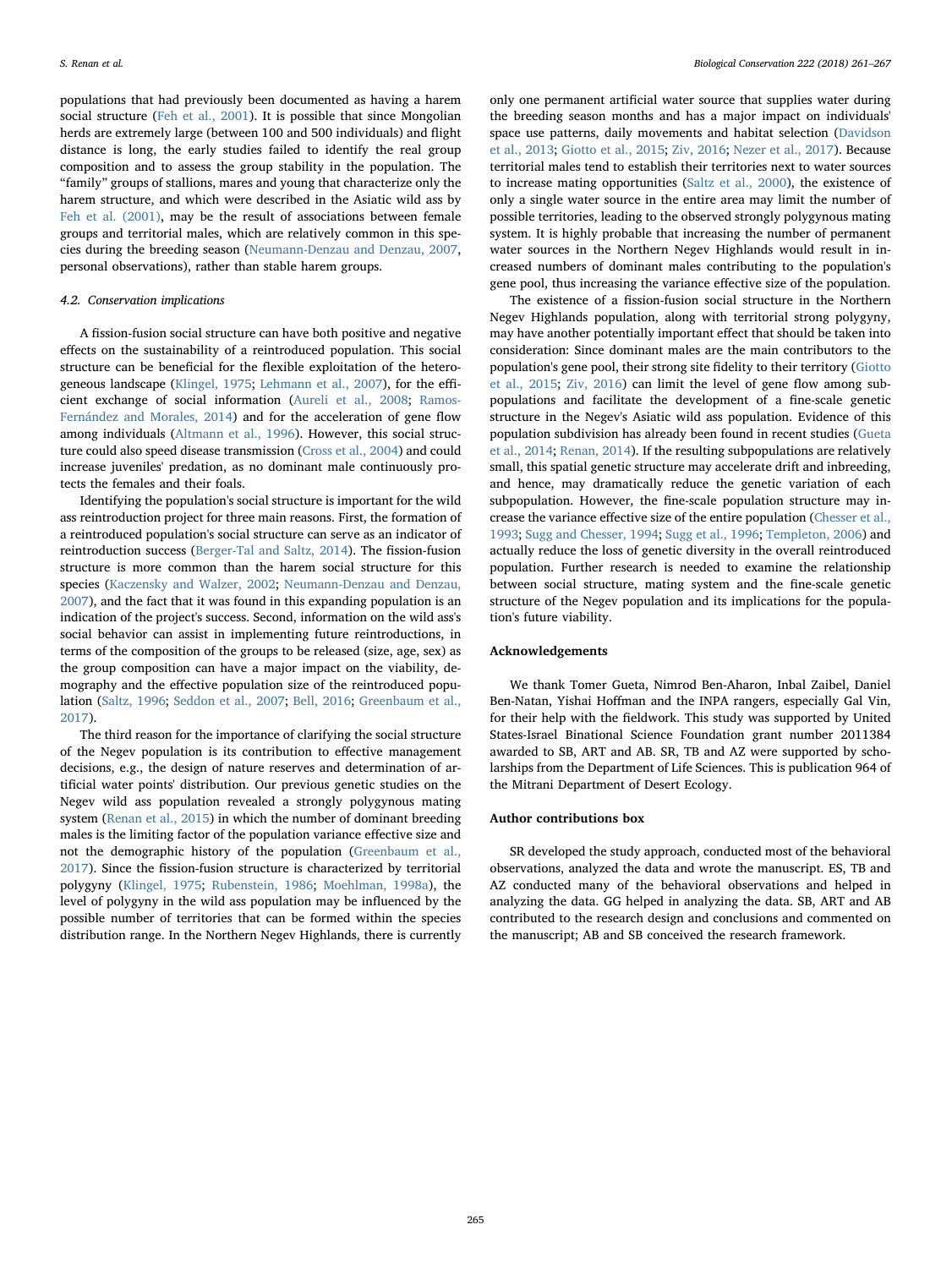#### <span id="page-5-29"></span>Appendix 1



App. 1. Distribution of mean Standard Deviation results for 100,000 permutations of the observed group sizes of identified females. Dashed green lines indicate the 95% Confidence Interval of the distribution, red line indicates the observed mean Standard Deviation.

#### References

<span id="page-5-34"></span>[Altmann, J., Alberts, S.C., Haines, S.A., et al., 1996. Behavior predicts genes structure in a](http://refhub.elsevier.com/S0006-3207(17)31318-6/rf0005) [wild primate group. Proc. Natl. Acad. Sci. U. S. A. 93, 5797](http://refhub.elsevier.com/S0006-3207(17)31318-6/rf0005)–5801.

<span id="page-5-7"></span>[Anthony, L.L., Blumstein, D.T., 2000. Integrating behaviour into wildlife conservation:](http://refhub.elsevier.com/S0006-3207(17)31318-6/rf0010) [the multiple ways that behaviour can reduce](http://refhub.elsevier.com/S0006-3207(17)31318-6/rf0010)  $N_e$ . Biol. Conserv. 95, 303–315.

- <span id="page-5-2"></span>[Armstrong, D.P., Seddon, P.J., 2008. Directions in reintroduction biology. Trends Ecol.](http://refhub.elsevier.com/S0006-3207(17)31318-6/rf0015) [Evol. 23, 20](http://refhub.elsevier.com/S0006-3207(17)31318-6/rf0015)–25.
- <span id="page-5-32"></span>Aureli, F., Schaff[ner, C.M., Boesch, C., et al., 2008. Fission-fusion dynamics. Curr.](http://refhub.elsevier.com/S0006-3207(17)31318-6/rf0020) [Anthropol. 49, 627](http://refhub.elsevier.com/S0006-3207(17)31318-6/rf0020)–654.
- <span id="page-5-18"></span>[Bannikov, A., 1958. Zur Biologie des Kulans. Z. Säugetierkd. 23, 157](http://refhub.elsevier.com/S0006-3207(17)31318-6/rf0025)–168.

<span id="page-5-37"></span>[Bell, B.D., 2016. Behavioral based management: Conservation translocations. In: Berger-](http://refhub.elsevier.com/S0006-3207(17)31318-6/rf0030)[Tal, O., Saltz, D. \(Eds.\), Conservation Behavior: Applying Behavioral Ecology to](http://refhub.elsevier.com/S0006-3207(17)31318-6/rf0030) [Wildlife Conservation and Management. Cambridge University Press, Cambridge](http://refhub.elsevier.com/S0006-3207(17)31318-6/rf0030).

<span id="page-5-8"></span>[Berger-Tal, O., Saltz, D., 2014. Using the movement patterns of reintroduced animals to](http://refhub.elsevier.com/S0006-3207(17)31318-6/rf0035) [improve reintroduction success. Current Zoology 60, 515](http://refhub.elsevier.com/S0006-3207(17)31318-6/rf0035)–526.

<span id="page-5-9"></span>[Berger-Tal, O., Polak, T., Oron, A., Lubin, Y., Kotler, B.P., Saltz, D., 2011. Integrating](http://refhub.elsevier.com/S0006-3207(17)31318-6/rf0040) [animal behavior and conservation biology: a conceptual framework. Behav. Ecol. 22,](http://refhub.elsevier.com/S0006-3207(17)31318-6/rf0040) 236–[239](http://refhub.elsevier.com/S0006-3207(17)31318-6/rf0040).

<span id="page-5-13"></span>[Boyd, L., Scorolli, A., Nowzari, H., Bouskila, A., 2016. Social organization of wild equids.](http://refhub.elsevier.com/S0006-3207(17)31318-6/rf0045) [In: Ransom, J.I., Kaczensky, P. \(Eds.\), Wild Equids: Ecology, Management, and](http://refhub.elsevier.com/S0006-3207(17)31318-6/rf0045) [Conservation. JHU Press, Baltimore, Maryland pp. 7.](http://refhub.elsevier.com/S0006-3207(17)31318-6/rf0045)

<span id="page-5-44"></span><span id="page-5-10"></span>[Caro, T., Sherman, P.W., 2012. Vanishing behaviors. Conserv. Lett. 5, 159](http://refhub.elsevier.com/S0006-3207(17)31318-6/rf0050)–166. [Chesser, R.K., Rhodes Jr, O.E., Sugg, D.W., Schnabel, A., 1993. E](http://refhub.elsevier.com/S0006-3207(17)31318-6/rf0055)ffective sizes for sub[divided populations. Genetics 135, 1221](http://refhub.elsevier.com/S0006-3207(17)31318-6/rf0055)–1232.

<span id="page-5-35"></span>[Cross, P.C., Lloyd-Smith, J.O., Bowers, J.A., Hay, C.T., Hofmeyr, M., Getz, W.M., 2004.](http://refhub.elsevier.com/S0006-3207(17)31318-6/rf0060) [Integrating association data and disease dynamics in a social ungulate: bovine tu](http://refhub.elsevier.com/S0006-3207(17)31318-6/rf0060)berculosis in African buff[alo in the Kruger National Park. Ann. Zool. Fenn. 41,](http://refhub.elsevier.com/S0006-3207(17)31318-6/rf0060) 879–[892](http://refhub.elsevier.com/S0006-3207(17)31318-6/rf0060).

<span id="page-5-28"></span>[Danin, A., Orshan, G., Zohary, M., 1975. The vegetation of the Northern Negev and the](http://refhub.elsevier.com/S0006-3207(17)31318-6/rf0065) [Judean Desert of Israel. Israel Journal of Botany 24, 118](http://refhub.elsevier.com/S0006-3207(17)31318-6/rf0065)–172.

<span id="page-5-39"></span>[Davidson, A., Carmel, Y., Bar-David, S., 2013. Characterizing wild ass pathways using a](http://refhub.elsevier.com/S0006-3207(17)31318-6/rf0070) [non-invasive approach: applying least-cost path modelling to guide](http://refhub.elsevier.com/S0006-3207(17)31318-6/rf0070) field surveys and [a model selection analysis. Landsc. Ecol. 28, 1465](http://refhub.elsevier.com/S0006-3207(17)31318-6/rf0070)–1478.

<span id="page-5-4"></span>[Ewen, J.G., Armstrong, D.P., Parker, K.A., Seddon, P.J., 2012. Reintroduction Biology:](http://refhub.elsevier.com/S0006-3207(17)31318-6/rf0075) [Integrating Science and Management. Wiley-Blackwell, Oxford](http://refhub.elsevier.com/S0006-3207(17)31318-6/rf0075).

<span id="page-5-27"></span>[Feh, C., 2005. Relationships and communication in socially natural horse herds. In: Mills,](http://refhub.elsevier.com/S0006-3207(17)31318-6/rf0080) [D.S., SM, McDonnell \(Eds.\), The Domestic Horse: The Origins, Development and](http://refhub.elsevier.com/S0006-3207(17)31318-6/rf0080) [Management of its Behaviour. Cambridge Univ Pr, Cambridge pp. 83.](http://refhub.elsevier.com/S0006-3207(17)31318-6/rf0080)

<span id="page-5-20"></span>[Feh, C., Munkhtuya, B., Enkhbold, S., Sukhbaatar, T., 2001. Ecology and social structure](http://refhub.elsevier.com/S0006-3207(17)31318-6/rf0085) of the Gobi khulan Equus hemionus [subsp. in the Gobi B National Park, Mongolia. Biol.](http://refhub.elsevier.com/S0006-3207(17)31318-6/rf0085) [Conserv. 101, 51](http://refhub.elsevier.com/S0006-3207(17)31318-6/rf0085)–61.

<span id="page-5-3"></span>[Fischer, J., Lindenmayer, D.B., 2000. An assessment of the published results of animal](http://refhub.elsevier.com/S0006-3207(17)31318-6/rf0090) [relocations. Biol. Conserv. 96, 1](http://refhub.elsevier.com/S0006-3207(17)31318-6/rf0090)–11.

<span id="page-5-40"></span>[Giotto, N., Gerard, J.F., Ziv, A., Bouskila, A., Bar-David, S., 2015. Space-use patterns of](http://refhub.elsevier.com/S0006-3207(17)31318-6/rf0095) the Asiatic wild ass (Equus hemionus[\): complementary insights from displacement,](http://refhub.elsevier.com/S0006-3207(17)31318-6/rf0095) [recursion movement and habitat selection analyses. PLoS One 10 \(12\), e0143279.](http://refhub.elsevier.com/S0006-3207(17)31318-6/rf0095)

<span id="page-5-38"></span>Greenbaum, G., Renan, S., Templeton, A.R., Bouskila, A., Saltz, D., Rubenstein, D.I., Bar-David, S., 2017. Revealing life-history traits by contrasting genetic estimations with predictions of effective population size. Conserv. Biol. [http://dx.doi.org/10.1111/](http://dx.doi.org/10.1111/cobi.13068) [cobi.13068](http://dx.doi.org/10.1111/cobi.13068).

<span id="page-5-42"></span>Gueta, [T., Templeton, A.R., Bar-David, S., 2014. Development of genetic structure in a](http://refhub.elsevier.com/S0006-3207(17)31318-6/rf0105) [heterogeneous landscape over a short time frame: the reintroduced Asiatic wild ass.](http://refhub.elsevier.com/S0006-3207(17)31318-6/rf0105) [Conserv. Genet. 15, 1231](http://refhub.elsevier.com/S0006-3207(17)31318-6/rf0105)–1242.

<span id="page-5-30"></span>Kaczensky, P., Walzer, C., 2002. Przewalski horses, wolves and khulans in Mongolia. In:

Report July 2002, . <http://www.takhi.org>.

- <span id="page-5-24"></span>[Kaczensky, P., Ganbaatar, O., von Wehrden, H., Walzer, C., 2008. Resource selection by](http://refhub.elsevier.com/S0006-3207(17)31318-6/rf0115) [sympatric wild equids in the Mongolian Gobi. J. Appl. Ecol. 45, 1762](http://refhub.elsevier.com/S0006-3207(17)31318-6/rf0115)–1769. [Klingel, H., 1975. Social organization and reproduction in equids. J. Reprod. Fertil. 23,](http://refhub.elsevier.com/S0006-3207(17)31318-6/rf0120)
- <span id="page-5-12"></span>7–[11 Supplement](http://refhub.elsevier.com/S0006-3207(17)31318-6/rf0120).
- <span id="page-5-25"></span>[Klingel, H., 1998. Observations on social organization and behaviour of African and](http://refhub.elsevier.com/S0006-3207(17)31318-6/rf0125) Asiatic wild asses (Equus africanus and Equus hemionus[\). Appl. Anim. Behav. Sci. 60,](http://refhub.elsevier.com/S0006-3207(17)31318-6/rf0125) 103–[113](http://refhub.elsevier.com/S0006-3207(17)31318-6/rf0125).
- <span id="page-5-5"></span>[Le Gouar, P., Mihoub, J.-B., Sarrazin, F., 2011. Dispersal and habitat selection: beha](http://refhub.elsevier.com/S0006-3207(17)31318-6/rf0130)[vioural and spatial constraints for animal translocations. In: Ewen, J.G., Armstrong,](http://refhub.elsevier.com/S0006-3207(17)31318-6/rf0130) [D.P., Parker, K.A., Seddon, P.J. \(Eds.\), Reintroduction Biology: Integrating Science](http://refhub.elsevier.com/S0006-3207(17)31318-6/rf0130) [and Management. Wiley-Blackwell, Oxford, UK Chapter 5](http://refhub.elsevier.com/S0006-3207(17)31318-6/rf0130).

<span id="page-5-31"></span>[Lehmann, J., Korstjens, A.H., Dunbar, R.I.M., 2007. Fission](http://refhub.elsevier.com/S0006-3207(17)31318-6/rf0135)–fusion social systems as a [strategy for coping with ecological constraints: a primate case. Evol. Ecol. 21,](http://refhub.elsevier.com/S0006-3207(17)31318-6/rf0135) 613–[634](http://refhub.elsevier.com/S0006-3207(17)31318-6/rf0135).

<span id="page-5-0"></span>[Lipsey, M.K., Child, M.F., 2007. Combining the](http://refhub.elsevier.com/S0006-3207(17)31318-6/rf0140) fields of reintroduction biology and re[storation ecology. Conserv. Biol. 21, 1387](http://refhub.elsevier.com/S0006-3207(17)31318-6/rf0140)–1390.

<span id="page-5-6"></span>[Manlove, K.R., Cassirer, E.F., Cross, P.C., Plowright, R.K., Hudson, P.J., 2014. Costs and](http://refhub.elsevier.com/S0006-3207(17)31318-6/rf0145) benefi[ts of group living with disease: a case study of pneumonia in bighorn lambs](http://refhub.elsevier.com/S0006-3207(17)31318-6/rf0145) (Ovis canadensis[\). Proc. R. Soc. B 281, 20142331](http://refhub.elsevier.com/S0006-3207(17)31318-6/rf0145).

<span id="page-5-15"></span>[Moehlman, P.D., 1998a. Behavioral patterns and communication in feral asses \(](http://refhub.elsevier.com/S0006-3207(17)31318-6/rf0150)Equus africanus[\). Appl. Anim. Behav. Sci. 60, 125](http://refhub.elsevier.com/S0006-3207(17)31318-6/rf0150)–169.

<span id="page-5-17"></span>[Moehlman, P.D., 1998b. Feral asses \(](http://refhub.elsevier.com/S0006-3207(17)31318-6/rf0155)Equus africanus): intraspecific variation in social [organization in arid and mesic habitats. Appl. Anim. Behav. Sci. 60, 171](http://refhub.elsevier.com/S0006-3207(17)31318-6/rf0155)–195.

<span id="page-5-26"></span>[Moehlman, P.D. \(Ed.\), 2002. Equids: Zebras, Asses, and Horses: Status Survey and](http://refhub.elsevier.com/S0006-3207(17)31318-6/rf0160) [Conservation Action Plan. World Conservation Union](http://refhub.elsevier.com/S0006-3207(17)31318-6/rf0160).

<span id="page-5-22"></span>[Neumann-Denzau, G., Denzau, H., 2007. Remarks on the social system of the Mongolian](http://refhub.elsevier.com/S0006-3207(17)31318-6/rf0165) wild ass (Equus hemionus hemionus[\). Erforsch. biol. Ress. Mongolei 10, 177](http://refhub.elsevier.com/S0006-3207(17)31318-6/rf0165)–187.

<span id="page-5-41"></span>[Nezer, O., Bar-David, S., Gueta, T., Carmel, Y., 2017. High-resolution species-distribution](http://refhub.elsevier.com/S0006-3207(17)31318-6/rf0170) [model based on systematic sampling and indirect observations. Biodivers. Conserv.](http://refhub.elsevier.com/S0006-3207(17)31318-6/rf0170) [26, 421](http://refhub.elsevier.com/S0006-3207(17)31318-6/rf0170)–437.

- <span id="page-5-21"></span>[Nowzari, H., Hemami, M., Karami, M., Kheirkhah, Z.M.M., Riazi, B., Rubenstein, D.I.,](http://refhub.elsevier.com/S0006-3207(17)31318-6/rf0175) [2013. Habitat use by the Persian onager,](http://refhub.elsevier.com/S0006-3207(17)31318-6/rf0175) Equus hemionus onager (Perissodactyla: [Equidae\) in Qatrouyeh National Park, Fars, Iran. J. Nat. Hist. 47, 2795](http://refhub.elsevier.com/S0006-3207(17)31318-6/rf0175)–2814.
- <span id="page-5-1"></span>[Polak, T., Saltz, D., 2011. Reintroduction as an ecosystem restoration. Conserv. Biol. 25,](http://refhub.elsevier.com/S0006-3207(17)31318-6/rf0180) 424–[427](http://refhub.elsevier.com/S0006-3207(17)31318-6/rf0180).

<span id="page-5-33"></span>Ramos-Fernández, [G., Morales, J.M., 2014. Unraveling](http://refhub.elsevier.com/S0006-3207(17)31318-6/rf0185) fission-fusion dynamics: how [subgroup properties and dyadic interactions in](http://refhub.elsevier.com/S0006-3207(17)31318-6/rf0185)fluence individual decisions. Behav. [Ecol. Sociobiol. 68, 1225](http://refhub.elsevier.com/S0006-3207(17)31318-6/rf0185)–1235.

- <span id="page-5-19"></span>[Rashek, V.A., 1973. Reproduction of the wild ass and its behavior during rutting time on](http://refhub.elsevier.com/S0006-3207(17)31318-6/rf0190) [the Barsa-Kelmes Island. Biulleten'.Otdel Biologicheskii 54, 9](http://refhub.elsevier.com/S0006-3207(17)31318-6/rf0190)–18.
- <span id="page-5-43"></span>[Renan, S., 2014. From behavioral patterns to genetic structure: The reintroduced Asiatic](http://refhub.elsevier.com/S0006-3207(17)31318-6/rf0195) wild ass (Equus hemionus[\) in the Negev Desert. In: PhD Thesis. Ben-Gurion University](http://refhub.elsevier.com/S0006-3207(17)31318-6/rf0195) [of the Negev.](http://refhub.elsevier.com/S0006-3207(17)31318-6/rf0195)
- <span id="page-5-11"></span>[Renan, S., Greenbaum, G., Shahar, N., Templeton, A.R., Bouskila, A., Bar-David, S., 2015.](http://refhub.elsevier.com/S0006-3207(17)31318-6/rf0200) [Stochastic modelling of shifts in allele frequencies reveals a strongly polygynous](http://refhub.elsevier.com/S0006-3207(17)31318-6/rf0200)
- <span id="page-5-16"></span>[mating system in the re-introduced Asiatic wild ass. Mol. Ecol. 24, 1433](http://refhub.elsevier.com/S0006-3207(17)31318-6/rf0200)–1446. [Rubenstein, D., 1981. Behavioural ecology of island feral horses. Equine Vet. J. 13,](http://refhub.elsevier.com/S0006-3207(17)31318-6/rf0205)
- <span id="page-5-14"></span>27–[34](http://refhub.elsevier.com/S0006-3207(17)31318-6/rf0205). [Rubenstein, D.I., 1986. Ecology and sociality in horses and zebras. In: Rubenstein, D.I.,](http://refhub.elsevier.com/S0006-3207(17)31318-6/rf0210) [Wrangham, R.W. \(Eds.\), Ecological Aspects of Social Evolution. Princeton University](http://refhub.elsevier.com/S0006-3207(17)31318-6/rf0210)

<span id="page-5-23"></span>[Press, Princeton, NJ, pp. 282](http://refhub.elsevier.com/S0006-3207(17)31318-6/rf0210)–302. Rubenstein, D.I., Sundaresan, S., Fischhoff[, I., Saltz, D., 2007. Social networks in wild](http://refhub.elsevier.com/S0006-3207(17)31318-6/rf0215) [asses: comparing patterns and processes among populations. Exploration into the](http://refhub.elsevier.com/S0006-3207(17)31318-6/rf0215) [Biological Resources of Mongolia 10, 159](http://refhub.elsevier.com/S0006-3207(17)31318-6/rf0215)–176.

<span id="page-5-36"></span>[Saltz, D., 1996. Minimizing extinction probability due to demographic stochasticity in a](http://refhub.elsevier.com/S0006-3207(17)31318-6/rf2500)